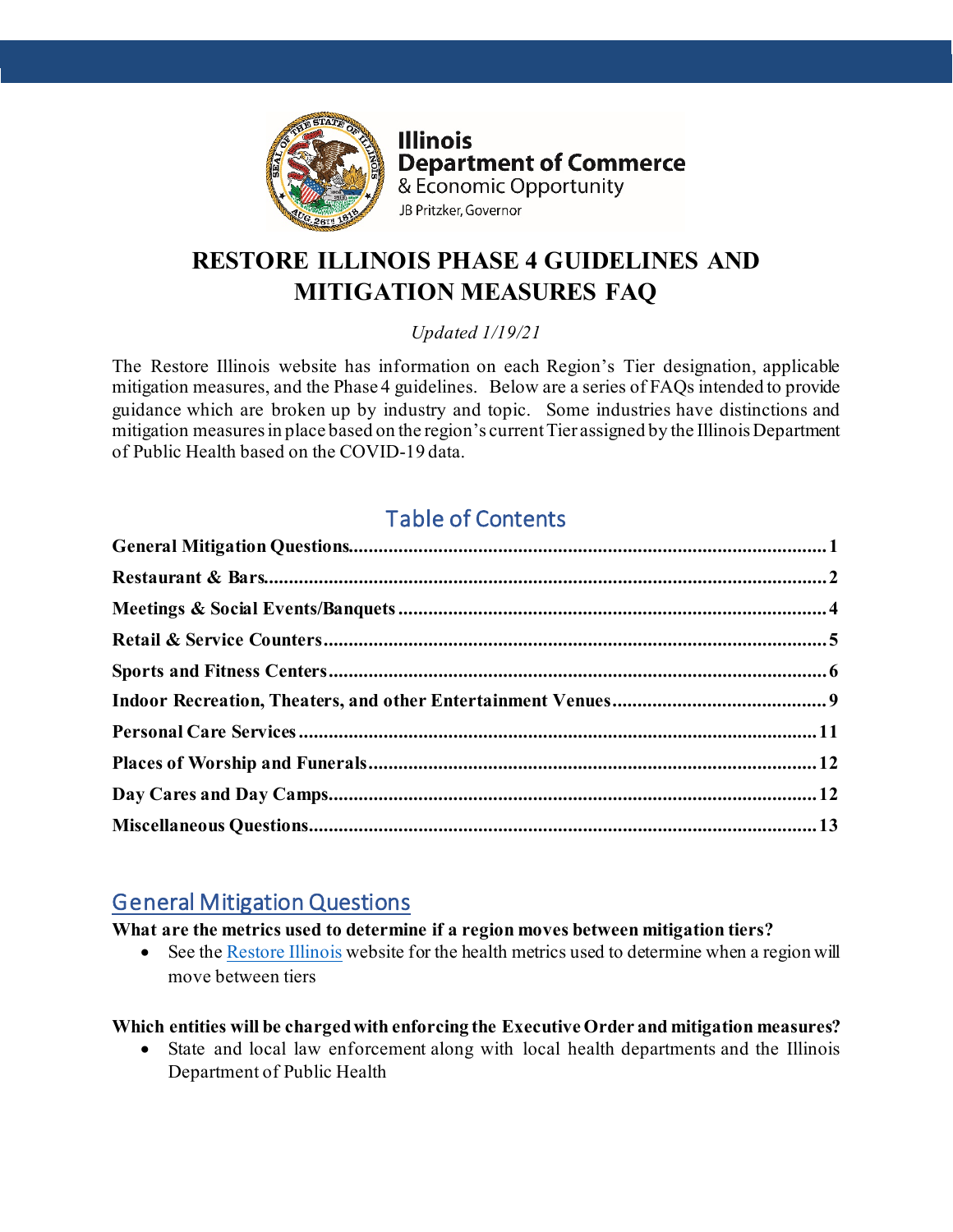# <span id="page-1-0"></span>Restaurant & Bars

## **Is indoor dining permissible in regions under mitigation?**

- In Tier 1, indoor service is limited to the lesser of 25 people or 25% capacity per room, with table size limited to 4 people. Outdoor service is permissible with tables up to 10
- In areas under Tier 2 or 3, indoor dining is not permissible. Outdoor dining is limited to tables of 6

#### **What is considered "outdoor dining"?**

A dining or drinking area is considered an outdoor dining or drinking area if the area meets any of the following criteria:

- 1. Located on the rooftop of a building or within establishment with retractable roof (should remain open during hours of operation of outdoor dining and/or drinking); or
- 2. Outdoor space connected to or located on the site of a restaurant, grocery store, health or fitness center, hotel, golf club, or other social club with a food establishment license; or
- 3. Indoor space where 50% or more of a wall can be removed via the opening of windows, doors, or panels provided that dining tables are within 8-ft from such opening; or
- 4. Any other outdoor dining and drinking areas authorized by local governments provided that food and drinks are prepared by licensed food or liquor establishments and that proper social distancing of 6-ft between designated customer tables and/or other seating areas is observed and parties are of 6 persons or fewer

### **Is an outdoor structure such as a dome, tent, or igloo permitted as "outdoor dining" under the guidance?**

• Yes. Below outlines the guidance for outdoor dining structures and businesses should consult the Illinois Fire Marshal and local fire department for specific guidance on Fire Codes for these structures:

#### Tents and Other Outdoor Structures for Multiple Tables/Separate Dining Groups

Provided they comply with all required municipal and/or local liquor commission restrictions and approvals, temporary outdoor structures, including tents, are permissible if they comply with the following requirements:

- Temporary outdoor structures must have at least two of the sides open to provide adequate air flow;
- Patrons inside a temporary outdoor structure must be seated, and tables must be spaced a minimum of six feet apart;
- All structural materials should have a fire-resistant certification or flame certification showing material is fire-rated or noncombustible;
- Restaurants will need inclement weather plans in writing and trained to staff to prevent any injuries in storms, snow, or other unsafe situations

Tents or Domes/Igloos for Single Table Dining Groups

- Single party only (subject to mitigation restrictions on dining party size);
- The structure must maintain air circulation at all times, for example via an open door, two opposing window/side openings or an open roof panel or panels. Interactions with waitstaff should be brief and all parties must have masks on during these exchanges.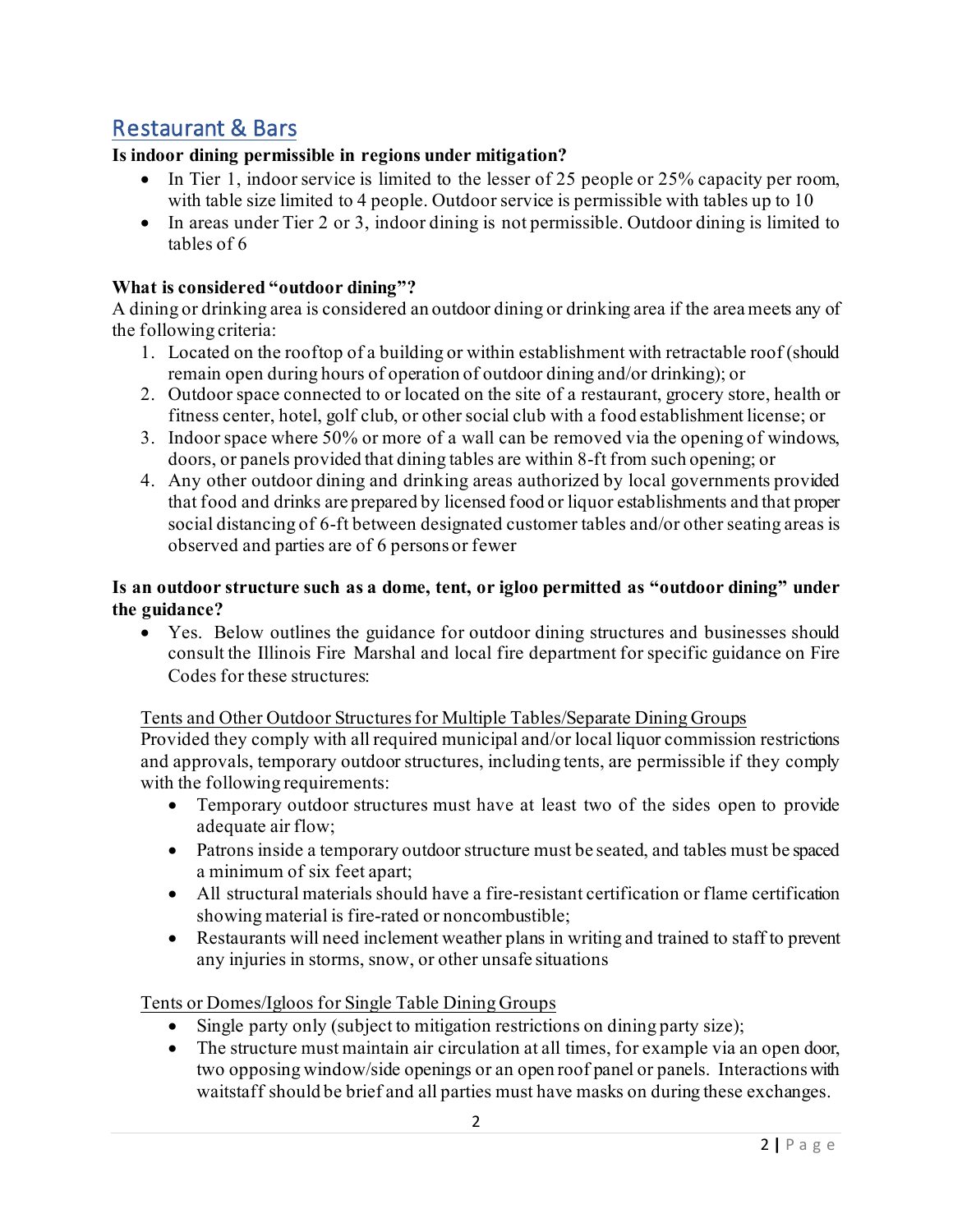- Sanitize the chairs and table after each use; and
- Servers and other waitstaff to minimize their time in the structure, including instituting measures such as a QR Code menu

### Heating Devices

Businesses should consult with local municipalities and ensure compliance with local and state fire codes to determine if heating devices are permitted within a temporary outdoor structure, and if so, how to operate the device within the structure. Assuming the heating device is permitted, establishments should follow these additional safety considerations to ensure responsible operations:

- Outdoor spaces with heating devices must keep devices away from combustible materials, such as tents, at all times
- Enclosed areas with heating devices must have clearly marked entrances and exits
- Businesses must have sufficient fire extinguishers to cover indoor and outdoor spaces

#### **Can bars and restaurants allow walk-in patrons for outdoor dining?**

• Bars and restaurants should take reservations for all parties for contact tracing purposes. However, bars and restaurants can accept walk-ins provided they record the contact information of at least one person in the party – this is considered a walk-up reservation

#### **Bars and restaurants are required to utilize a reservation system for patrons. How long should the business retain the reservation record?**

• The state recommends businesses maintain a copy of the reservation list for a minimum of 28 days. This will enable the business and state/local health officials to contact the patrons in the event of exposure to COVID-19

#### **Do mitigation measures impact drive-thru, take-out or delivery for restaurants?**

• No. Mitigations do not restrict take-out, drive-thru, or delivery options for restaurants

#### **Do the Tier 2 and 3 indoor dining restrictions apply to indoor food courts?**

• Indoor food courts can continue to operate for takeout and grab-and-go services, but the food cannot be consumed in the food court common area

#### **Do the Tier 2 and 3 indoor dining restrictions apply to cafeterias in offices and manufacturing facilities?**

• Cafeterias in offices and manufacturing facilities can continue to operate for takeout and grab-and-go services

#### **Do bars and restaurants located in regions under mitigation need to stop accepting customers at 11:00 p.m., or do they have to clear the premises by 11:00 p.m.?**

• All patrons must be off the premises by  $11:00$  p.m. and may reopen at 6:00 a.m. or later. Drive-thru, carry out, and delivery service is still permitted after 11:00 p.m., but customers must depart after obtaining their food and there should not be congregation of customers outside of the restaurant after closure time.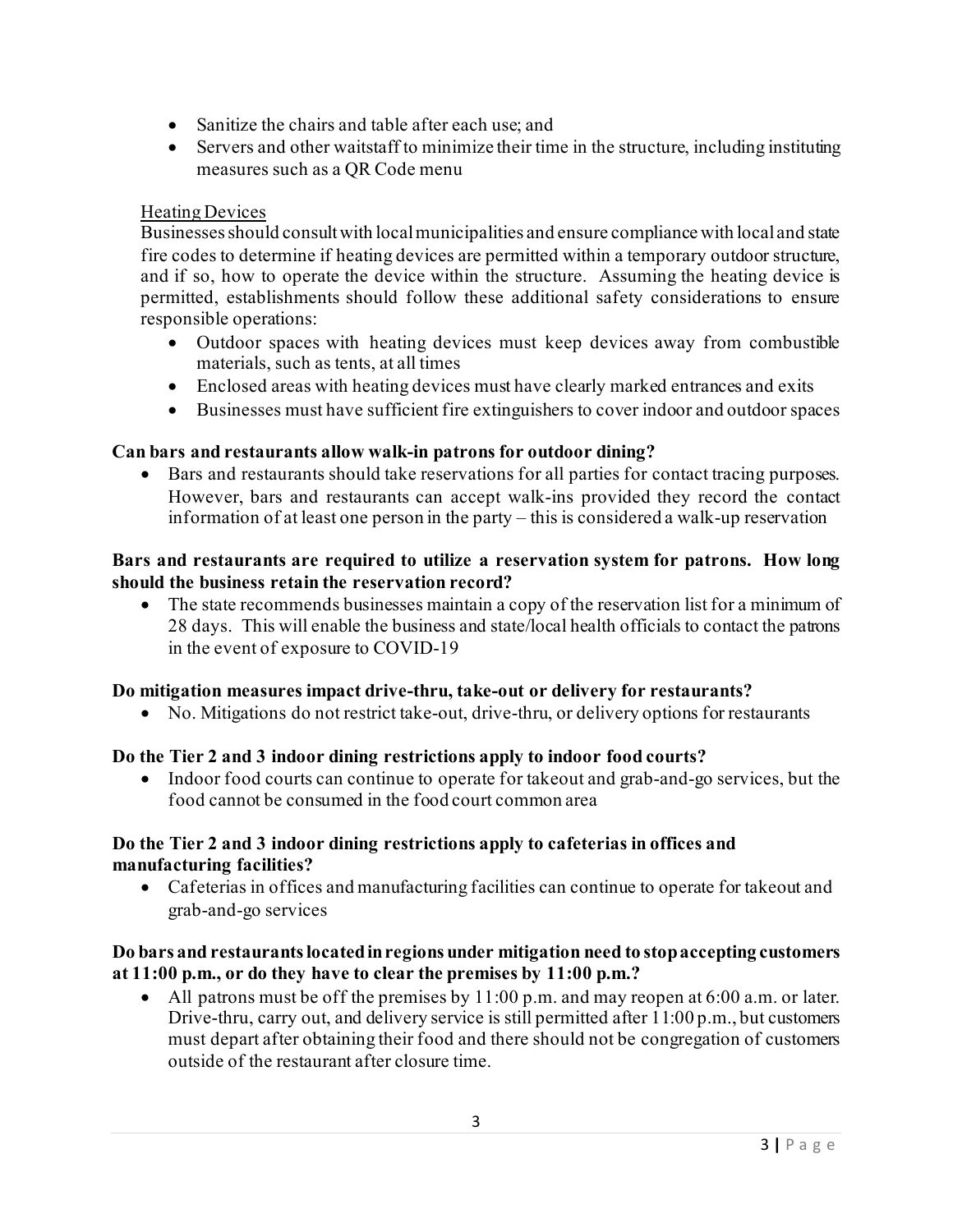### **Do the Tier 3 restrictions for bars apply to cigar lounges?**

• Yes. Cigar lounges or other smoking establishments are included within the restrictions for bars set forth in the Tier 3 mitigations.

#### **Can restaurants and cafeterias within airports, hospitals, and college dining halls continue to provide indoor dining and exempt from mitigation measures?**

• Yes. From the beginning of the emergency declaration to respond to COVID-19, executive order 2020-07 provided that businesses located in airports, hospitals, and dining halls in colleges and universities are exempt from the requirements of this Executive Order. For purposes of ensuring that individuals can eat a meal with no alternatives provided in these venues for eating, they are not subject to the mitigation measures imposed in regions. Patrons must follow the restaurant and bar guidelines in the establishment, including wearing masks when waitstaff approach and when they are not eating or drinking at a table.

#### **Is video gaming permitted at bars, restaurants and other licensed video gaming locations in areas under mitigation?**

- If a region is in Tier 3, all video gaming terminals must be closed.
- If a region is in Tier 1 or 2, video gaming terminals are permitted under the following conditions:
	- Gaming is limited to within the hours of 8:00 AM to 11:00 PM daily, with no exceptions.
	- Food and beverage service in the gaming area is suspended (curbside and carry out is permitted if otherwise authorized)
	- Masks must be worn at all times in the gaming area
	- Congregating around video gaming terminals is prohibited and there is a one person per video gaming terminal limitation
	- Existing social distancing, sanitizing and other mitigation protocols and measures in approved Terminal Operator Pandemic Resumption Plans remain in effect along with other applicable protocols and directives from the Illinois Gaming Board
	- Failure to comply with mitigation efforts and restrictions could subject licensees to discipline from the Illinois Gaming Board, up to an including license revocation

#### **Do Tier 1 and 2 mitigation measures that restrict indoor dining and service at restaurants and bars apply to movie theaters, bowling alleys and food courts?**

• Indoor concessions at places like movie theaters and bowling alleys may still operate delivery and takeaway service consistent with the Phase 4 restaurant guidance and applicable mitigations

# <span id="page-3-0"></span>Meetings & Social Events/Banquets

#### **What types of social events and gatherings are subject to the resurgence mitigation measures?**

• In addition to any event or gathering that falls under the meeting and social events guidelines, gatherings and socials events subject to mitigation measures include, but are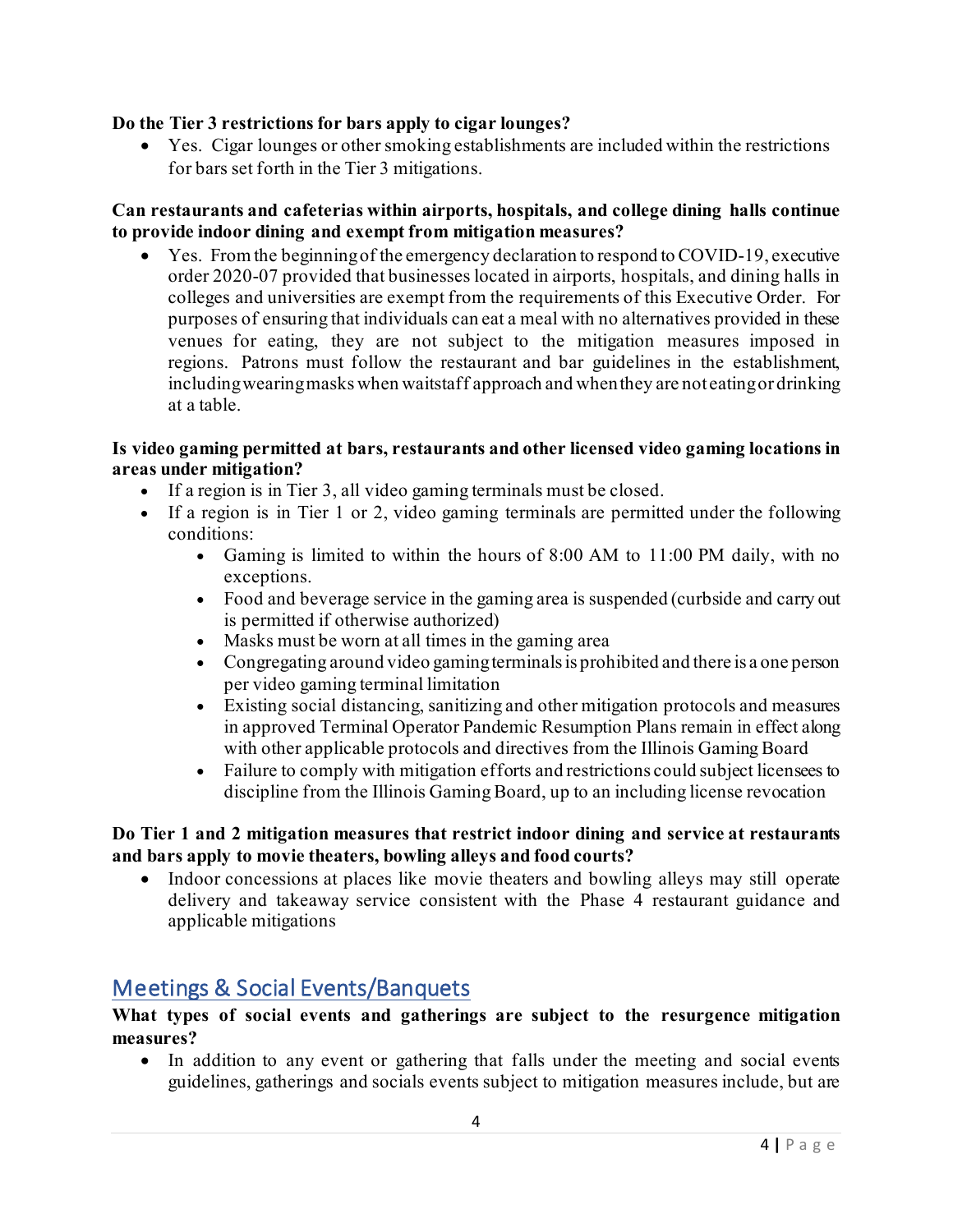not limited to, weddings, bridal  $\&$  baby showers, receptions, birthday parties, picnics  $\&$ barbecues, and funerals

#### **What are the capacity restrictions for meetings and events in regions under mitigation?**

- In Tier 1, capacity is limited to the lesser of 25 people or 25% overall room capacity**.**
- In Tier 2, capacity is limited to 10 people.
- In Tier 3, meeting and events are prohibited

#### **Can bars and restaurants in mitigation areas serve food and beverages indoors in conjunction with a meeting or special event?**

- In Tier 1, bars and restaurants can hold meetings or events so long as food is provided. Capacity is limited to the lesser of 25 people or 25% capacity of the room
- In Tiers 2 and 3, bars and restaurants are not permitted to have any indoor dining and service, and therefore may not host meetings, events or gatherings within their establishment

#### **Does the gathering prohibition extend to internal office meetings and trainings?**

- No. However, to the extent that the employee training sessions and meetings can be performed virtually, please do so.
- Internal employee meetings and trainings may be held on-site, for company purposes. Onsite trainings and/or meetings for employees, must follow all guidelines related to social distancing and participants must have masks on during the sessions. The tables should be spread out so that the participants are greater than 6' apart

#### **In Tier 3 are meetings and events still permissible, even at a reduced capacity?**

• No; meeting rooms, banquet centers, private party rooms, country clubs, etc. may not host meetings or events – including weddings – under any capacity

# <span id="page-4-0"></span>Retail & Service Counters

Tier 1 and 2 Mitigation Measures

#### **Do Tier 1 and 2 mitigation measures impact retail and service counter establishments?**

• No. [Retail](https://dceocovid19resources.com/restore-illinois/restore-illinois-phase-4/retail/) an[d service counter](https://dceocovid19resources.com/restore-illinois/restore-illinois-phase-4/service-counters/) businesses can continue to follow the Phase 4 guidelines if located in a region under Tier 1 or 2 mitigation

#### **Are flea markets permissible?**

- Yes. In addition to following the retail [guidelines,](https://dceocovid19resources.com/assets/Restore-Illinois/businessguidelines4/retail.pdf) flea markets should follow these extra precautions:
	- o For both indoor and outdoor flea markets, venue capacity should not exceed 25%, or 15 people per 1,000 square feet
	- o Booths/exhibits should be spaced the lesser of every third spot, or 30 feet apart
	- o Indoor flea markets should open windows and doors for fresh air flow
	- o Face coverings should always be worn, whether indoor or outdoor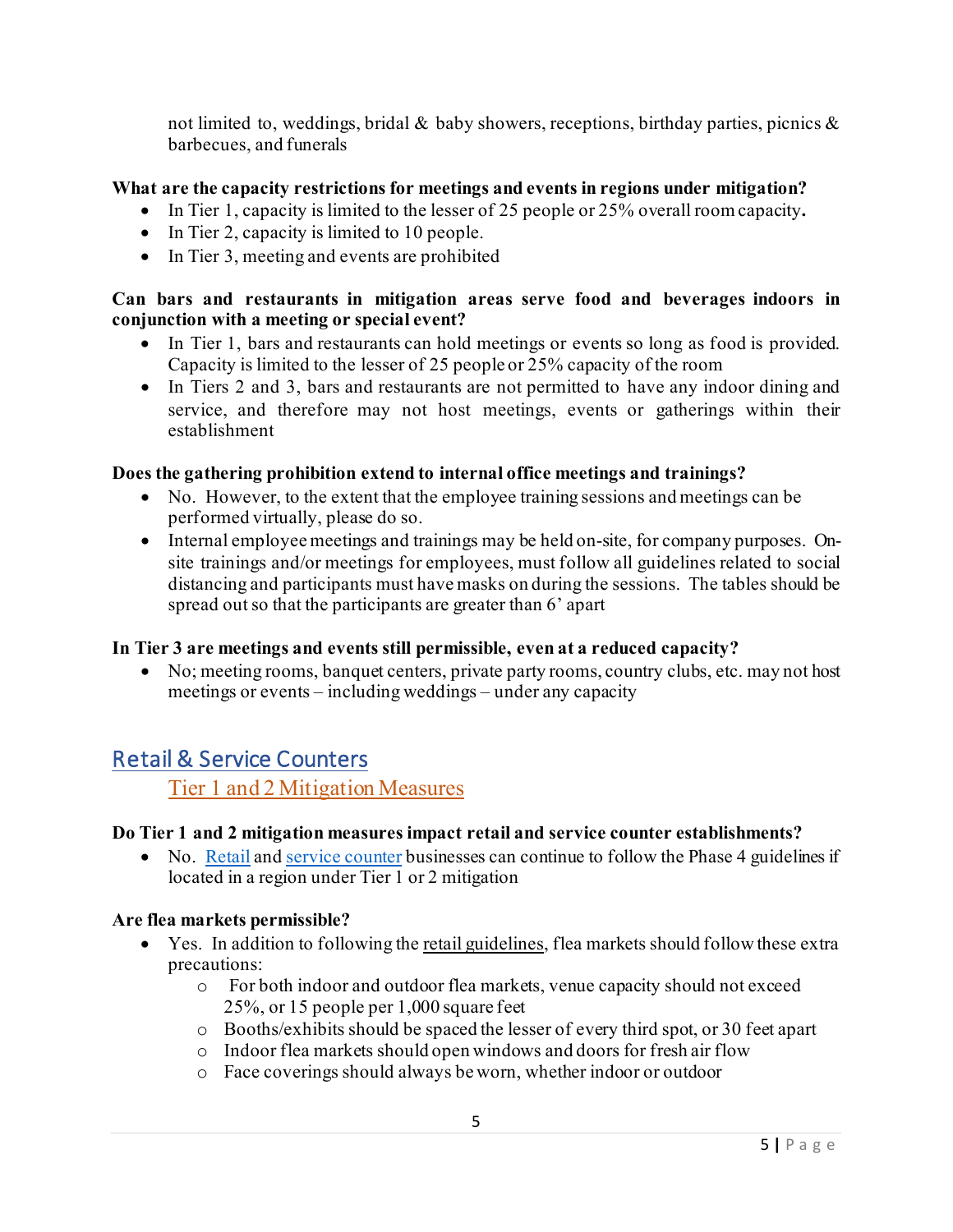- o Flea Markets that offer food and beverage should follow the indoor and [outdoor](https://dceocovid19resources.com/restore-illinois/restore-illinois-phase-4/indoor-and-outdoor-dining/) dining [guidelines](https://dceocovid19resources.com/restore-illinois/restore-illinois-phase-4/indoor-and-outdoor-dining/)
- o Flea Markets should have hand sanitizer available for customers upon entering the flea market and/or available at various locations within the flea market
- o If possible, vendors should use an impermeable barrier or a second table between vendors and customers
- o Flea Market should have employees monitoring the venue to ensure customers are social distancing and wearing face coverings

# Tier 3 Mitigation Measures

## **What are the capacity restrictions for retail and general merchandise stores in Tier 3?**

- Retail an[d service counter stores](https://dceocovid19resources.com/restore-illinois/restore-illinois-phase-4/service-counters/) that are not primarily engaged in the sale of groceries or medicinal drugs (pharmacies) are limited to 25% capacity
- "Big Box" stores that sell both groceries and other items are limited to 25% capacity

### **What about grocery stores and pharmacies?**

- Retail stores that primarily sell groceries (i.e. Jewel, Kroger, Mariano's, Whole Foods, etc.) or medicinal drugs (pharmacies) can continue to operate at 50% capacity
- For the purpose of this guidance, a retail store "primarily sells groceries" if it derives at least 65% of its revenues from the sale of food items
- For the purpose of this guidance, a retail store "primarily sells medicinal drugs" if it derives at least 50% of its revenues from the sale of prescription and over-the-counter drugs

#### **How do the Tier 3 capacity restrictions impact malls?**

- The 25% capacity restriction applies to each store as well as each common area at the mall
- Indoor food courts are permissible for takeaway services only

## **Do store employees count towards the Tier 3 capacity restrictions?**

• No

## **What are the capacity restrictions for cannabis dispensaries in Tier 3?**

- Recreational dispensaries are limited to 25% capacity
- Dispensaries that derive at least 50% of their revenue from the sale of medicinal can operate at up to 50% capacity

# <span id="page-5-0"></span>Sports and Fitness Centers

General Questions

## **Can individuals and/or teams play competitive games out of state?**

• Out-of-state travel for competitive games by individuals and/or teams is strongly discouraged. Additionally, teams should comply with local orders prohibiting travel or requiring self-quarantine if they travel to certain states.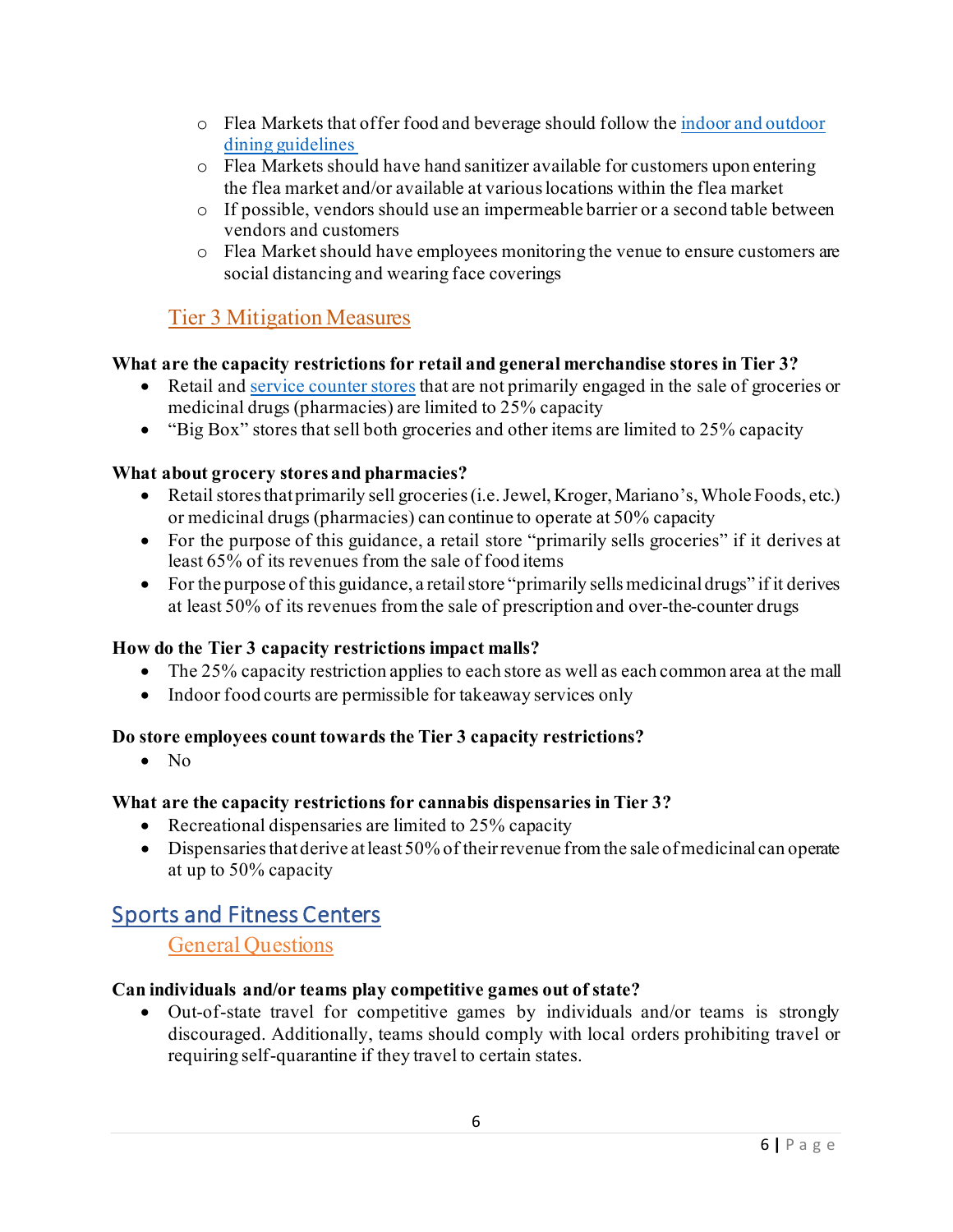#### **Is there a limit for the number of people that can be on a team for medium risk sports?**

• Yes, teams should not exceed 25 participants, excluding coaches

### **Do people have to wear face coverings if indoor and they can stay six feet apart?**

• Participants in practice or a competition are required to wear face coverings any time they are within six feet of another individual pursuant to th[e Control of Communicable Disease](http://www.dph.illinois.gov/sites/default/files/COVID19/77-690RG-E_0.pdf)  [Code.](http://www.dph.illinois.gov/sites/default/files/COVID19/77-690RG-E_0.pdf) Participants that are not within six feet of another individual are required to wear face coverings

#### **Do non-competitive dance classes and lessons fall under the All Sports Guidelines?**

• Yes

## Tier 2 Mitigation Measures

### **What impact do the mitigation measures have on youth and recreational sports?**

- For Tier 1 and 2, youth and recreational sports participants can continue take part in in those levels of play set forth in the All Sports Policy
- Sports organizers in mitigation regions should limit spectator attendance as follows:
	- o When located in a region under Tier 1 mitigation efforts per the Restore Illinois guidelines:
		- Gatherings of up to 25 spectators, indoors or outdoors, are allowed.
	- o When located in a region under Tier 2 or more restrictive mitigation efforts per the Restore Illinois guidelines:
		- No spectators are allowed, whether indoors or outdoors

#### **Do sports teams in Tier 1 & 2 regions need to split into groups of 10?**

 $\bullet$  No.

#### **Can sports venues in Tier 2 regions host multiple practices/competitions?**

• Yes, so long as the groups are separated by an impermeable barrier

#### **Do health and fitness centers in Tier 2 mitigation regions have to operate at reduced capacity?**

- Health and fitness centers can operate at a maximum 50% capacity
- Group exercise classes are limited to 10 people, plus the instructor
- Face coverings must be worn at all times, regardless of person or station spacing

# Tier 3 Mitigation Measures

## **What are the current restrictions on health and fitness facilities?**

- Health and fitness centers are limited to 25% of occupancy at any given time
- Face coverings must be worn at all times, regardless of person or station spacing
- No group fitness classes
- 1-on-1 personal training permitted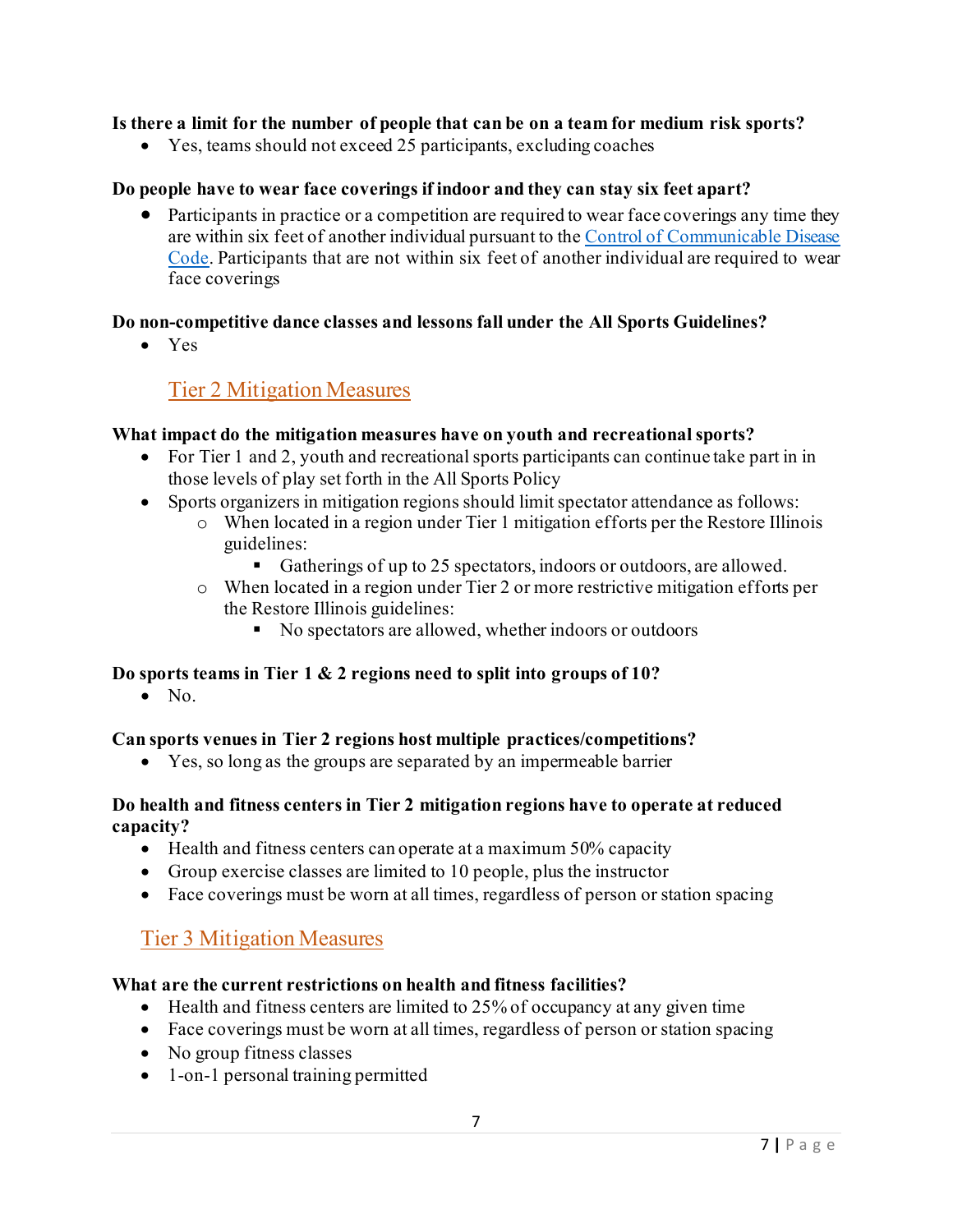- Workout stations should be configured to be 6 feet apart (either positioned or decommissioning at certain stations), or 3 feet apart with impermeable barriers installed
- Locker rooms should be closed (except minimum facilities for swimmers may be open to shower/change), including all amenities such as saunas, steam rooms, and whirlpools should also be closed
- Reservations are required

#### **What does it mean that a "reservation" is required?**

 $\bullet$  Health and fitness facilities must use a reservation system (1) to know how many members are using the facility and ensure that they do not exceed capacity limits and (2) to have a record of members who were at the facility at a certain time for contact tracing purposes. Walk-up reservations (including through membership card swipes) are sufficient as long as the gym knows how many members are at the facility and has a record of when members were on premises for contact tracing.

#### **What about "specialty" gyms such as a spin studio or a gym with high intensity cardio classes?**

• Gyms that typically offer one group class at a time can no longer offer those classes. However, these gyms may operate at 25% capacity for individual users

#### **Is yoga considered an indoor class subject to the same restrictions?**

- Yoga classes that are performed in a group setting are not permitted under Tier 3 mitigation measures.
- Individuals can practice yoga on a mat and 6 feet apart from other patrons wearing a face covering in the gym, but not as part of a group class

#### **Is 1:1 personal training still okay?**

• Yes. Personal training sessions are still permitted during Tier 3 mitigation. Both trainer and trainee need to wear a mask during the session.

#### **Are youth and recreational sports still permissible?**

- All indoor group sporting and recreational activities including youth and adult recreational sports are currently not permitted
- Only 1-on-1 training for indoor sports can occur right now.

#### **What's the policy on tennis?**

- Indoor tennis practice and lessons only; two people total per court or a player can utilize a ball machine, no competitive or recreational play.
- Outdoor tennis is permitted

#### **What's the policy on swimming?**

- Lap swimming is permitted at fitness facilities; swimmers cannot share lanes
- Swim team competitions and practices are prohibited
- Group swim lessons should be paused
- 1:1 swimming instruction is allowed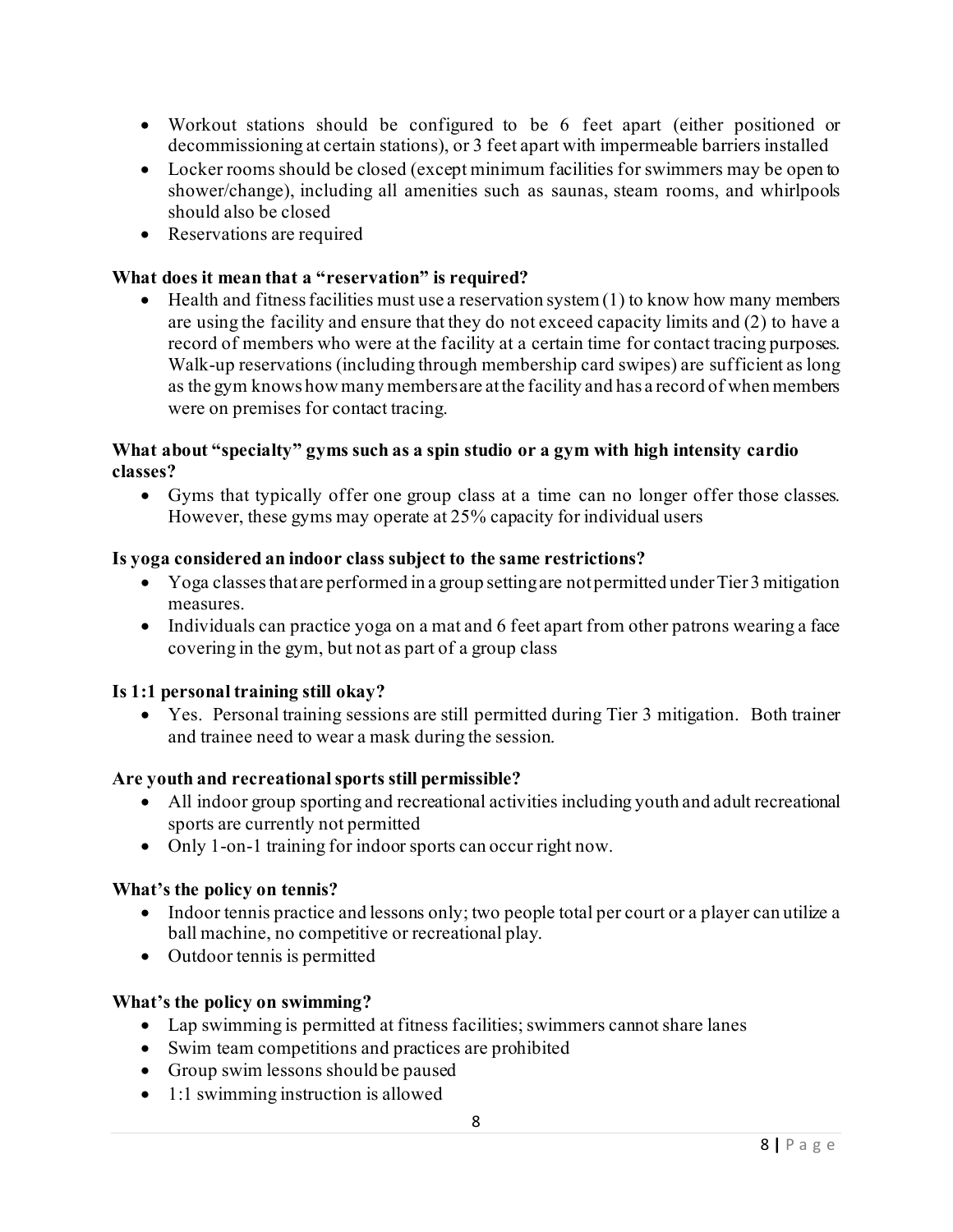### **Do indoor pools have to close because locker rooms must be closed?**

- Fitness and instruction facilities with indoor pools can keep a minimum amount of locker room space open to provide basic sanitary services, but must limit access to no more than 10 persons at a time
- Guests must always wear face coverings in locker rooms
- Indoor pools and water parks for recreation, amusement or group lessons must close

#### **Do fitness centers need to close locker room restroom facilities?**

- No, restroom facilities in locker rooms can remain open.
- Operators must minimize congregation for use ofrestroom facilities and abide by sanitation requirements.
- Operators must clearly indicate that other common areas, changing rooms, showers, amenities, etc. are closed.

#### **What's the guidance for indoor basketball?**

• Indoor group sporting and recreational basketball is to be closed. Only individual shooting around, practice drills, and other training may occur

#### **What about outdoor sports?**

- Teams may practice outdoor in groups of 10 or less, with proper social distancing
- Competitive play is not permissible

#### **Is golf still permissible?**

- Yes; golf courses can continue to operate under th[e golf guidance](https://dceocovid19resources.com/assets/Restore-Illinois/businessguidelines4/golf.pdf)
- Indoor dining service and meeting rooms must stay closed
- Group lessons are limited to 10 people, including the instructor

#### **Are competitive and group dance classes permitted?**

• No. All groups practices and competitions must pause all activity during Tier 3 mitigations

#### **What about bowling?**

• Bowling alleys should be closed

#### **Are professional sports and collegiate level sports subject to the Tier 3 mitigations?**

• No. Professional sports and collegiate level sports teams are exempt from these mitigations

# <span id="page-8-0"></span>Indoor Recreation, Theaters, and other Entertainment Venues Tier 2 Mitigation Measures

#### **Are there changes to movie theater or drive-in movie theater guidance?**

• No; neither the Tier 1 or Tier 2 mitigation measures outline any changes for movie theaters or drive-in movie theaters. The capacity for a theater is the lesser of 50 guests or 50% of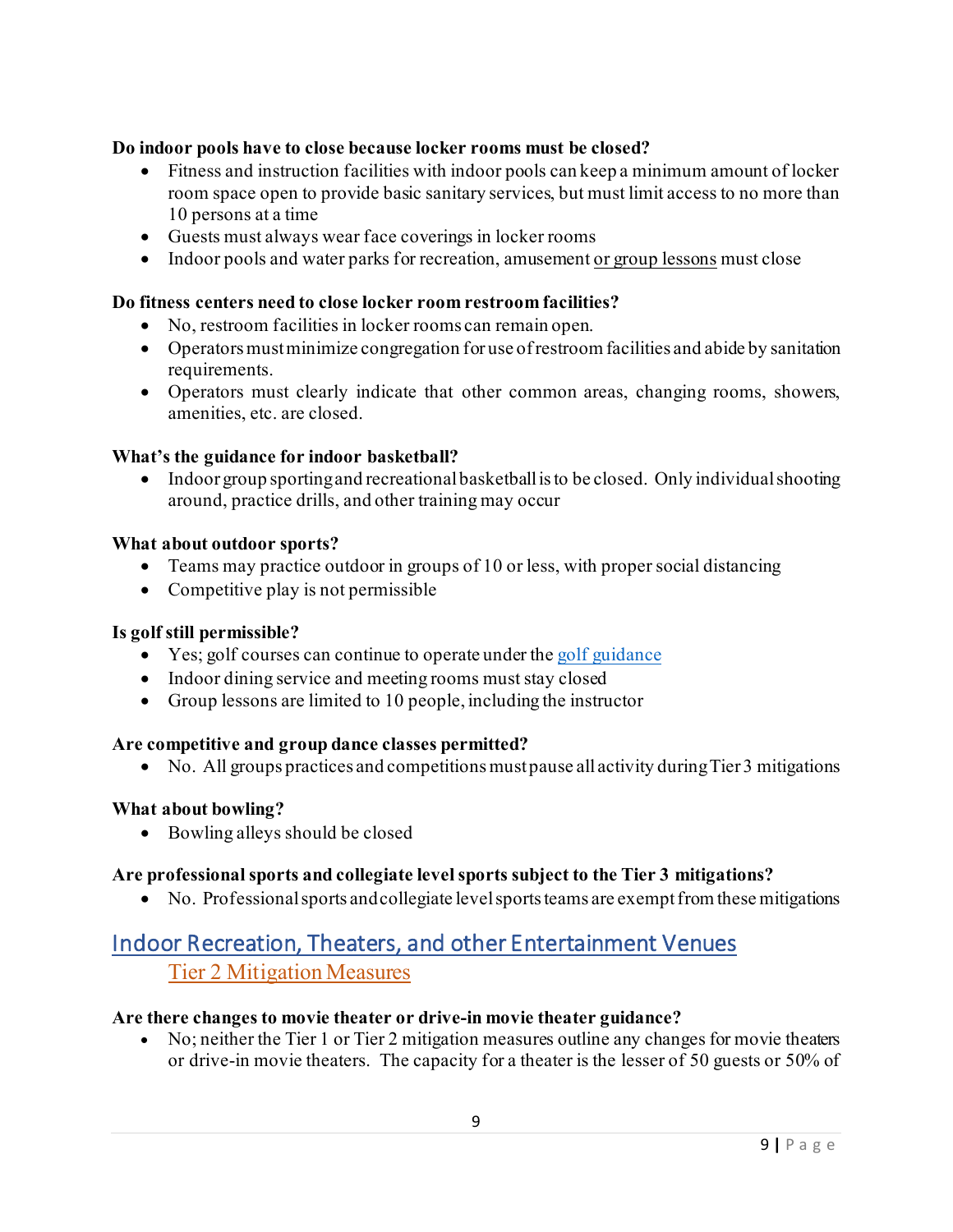the overall theater or performance space capacity and should follow the [guidelines](https://dceocovid19resources.com/assets/Restore-Illinois/businessguidelines4/theaters.pdf) for Phase 4. Drive-in theaters and concerts should follow the State'[s FAQ.](https://www2.illinois.gov/dceo/Documents/Phase%204%20Business%20Guidance%20FAQ.pdf)

#### **Do mitigation measures that restrict indoor dining and service at restaurants and bars apply to movie theaters, bowling alleys and food courts?**

- Indoor concessions at places like movie theaters and bowling alleys may still operate delivery and takeaway service consistent with the Phase 4 restaurant guidance and applicable mitigations.
- Customers must consume food or beverage items off site or at their seat, lane etc. provided these areas are also consistent with applicable guidance.
- Businesses within food courts may remain open for sales and takeaway, however, dining area tables must be rendered out of service or otherwise restricted from use

### **Are drive-in theaters and concerts permissible in Phase 4?**

- Yes. In addition to following the safety and sanitation procedures set forth in the [theatre](https://dceocovid19resources.com/assets/Restore-Illinois/businessguidelines4/theaters.pdf)  [and performing arts guidelines,](https://dceocovid19resources.com/assets/Restore-Illinois/businessguidelines4/theaters.pdf) drive-in theater and concert venues should follow these additional guidelines:
	- o Each vehicle is limited to four individuals
		- Oversized vehicles are not permitted (buses, RVs, limousines)
	- o Venues must obtain the name, address, phone number and email address of at least one person per vehicle
	- o Tickets should be purchased on-line or over the phone in advance of the performance
	- o Venues should provide landmarks for attendees to easily identify where there are/were in the venue
	- o If patrons will exit the vehicle (concerts), vehicles must be parked in every third parking spot
		- Individuals exiting the vehicle must remain in one space immediately adjacent to their vehicle
		- Spaces should be clearly outlined (e.g. parking cones, parking stop, etc.) for ease of enforcement of social distancing measures between spaces
		- Tents are not permitted
		- Venue staff should monitor area to ensure groups are not congregating
	- o If patrons will remain in the vehicle (movie theaters), vehicles must be parked in every other spot
	- o Individuals must wear masks when outside of their vehicle or designated space

#### **Can zoos operate in Tier 2 mitigation?**

- Yes; zoos can operate at 25% of the overall occupancy
- Capacity for indoor exhibits is limited to the lesser of 50 people or 50% of the capacity of the building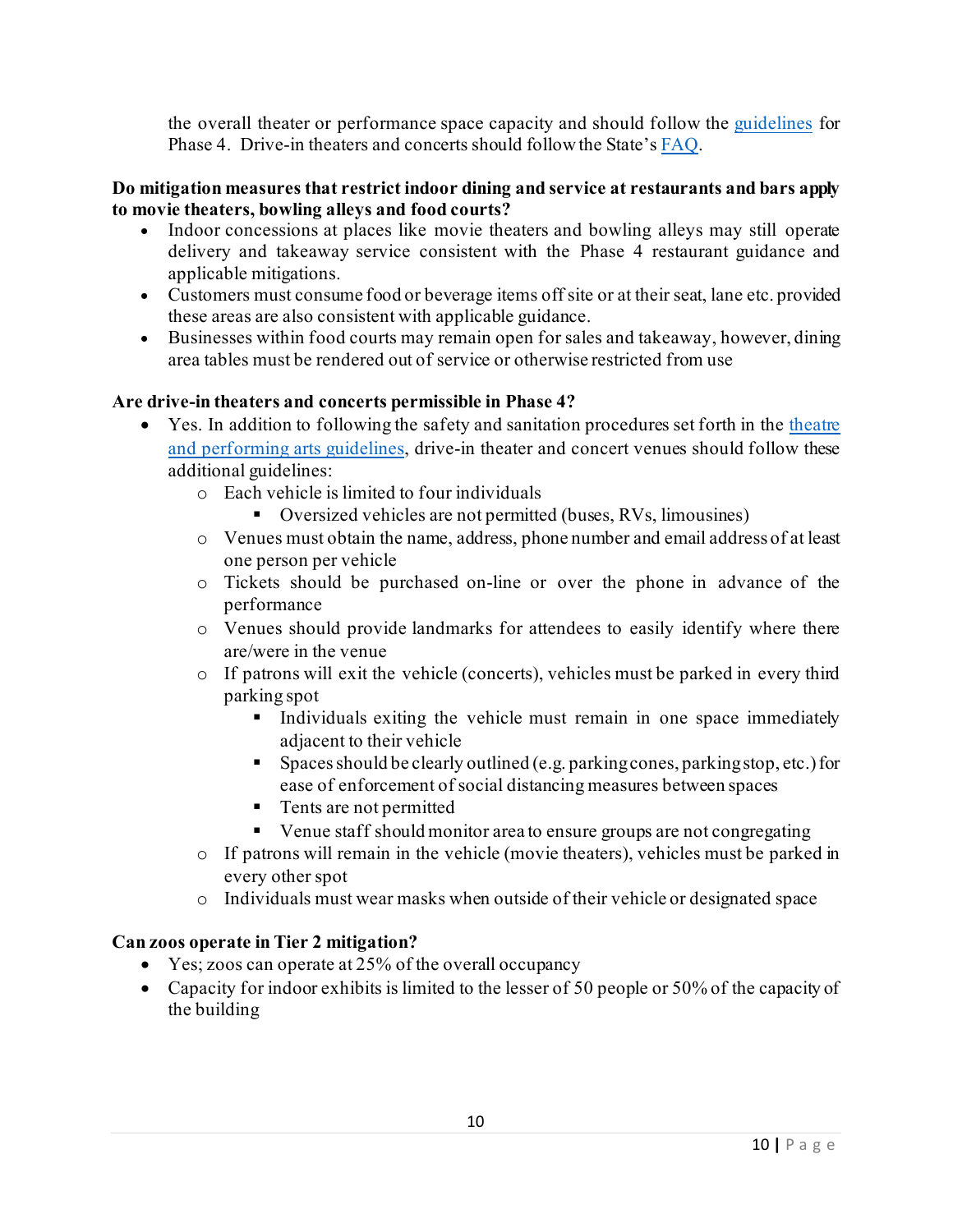## Tier 3 Mitigation Measures

#### **What are the restrictions on indoor recreation in Tier 3?**

- All indoor recreation subject to th[e indoor and outdoor recreation](https://dceocovid19resources.com/restore-illinois/restore-illinois-phase-4/indoor-and-outdoor-recreation/) guidelines must close
- Additionally, other recreational activities such as movie theatres, museums, and arcades must also close

#### **What about outdoor recreation?**

- Outdoor recreational facilities, including outdoor exhibits at zoos and museums, can continue to operate at 25% capacity
- Outdoor group activities limited to 10 people or less, participants/guests must wear face coverings at all times

#### **What about zoos?**

- Outdoor areas at zoos can continue to operate at 25% capacity
- Group tours must be limited to 10 people or less
- Indoor exhibits must remain closed

#### **What's the policy on indoor child activity centers that are not associated with a day care?**

• Indoor activity and play centers should be closed

#### **Can casinos continue to operate?**

• No

#### **What about video gaming terminals in bars, restaurants and other locations?**

• All video gaming terminals must be closed.

## <span id="page-10-0"></span>Personal Care Services

Tier 1 & 2 Mitigation Measures

#### **Are there restriction for personal care services in Tiers 1 and 2?**

• No. Personal care services can continue following the Phase 4 guidelines

## Tier 3 Mitigation Measures

#### **What about in Tier 3?**

• In Tier 3, personal services facilities such as spas, hair salons, barber shops, nail salons, waxing centers, tattoo parlors, and similar facilities may be open but must cap occupancy at no more than 25 percent

#### **Are facials and beard trimmings permitted in Tier 3?**

• No; Any service that requires the patron to remove the face covering is prohibited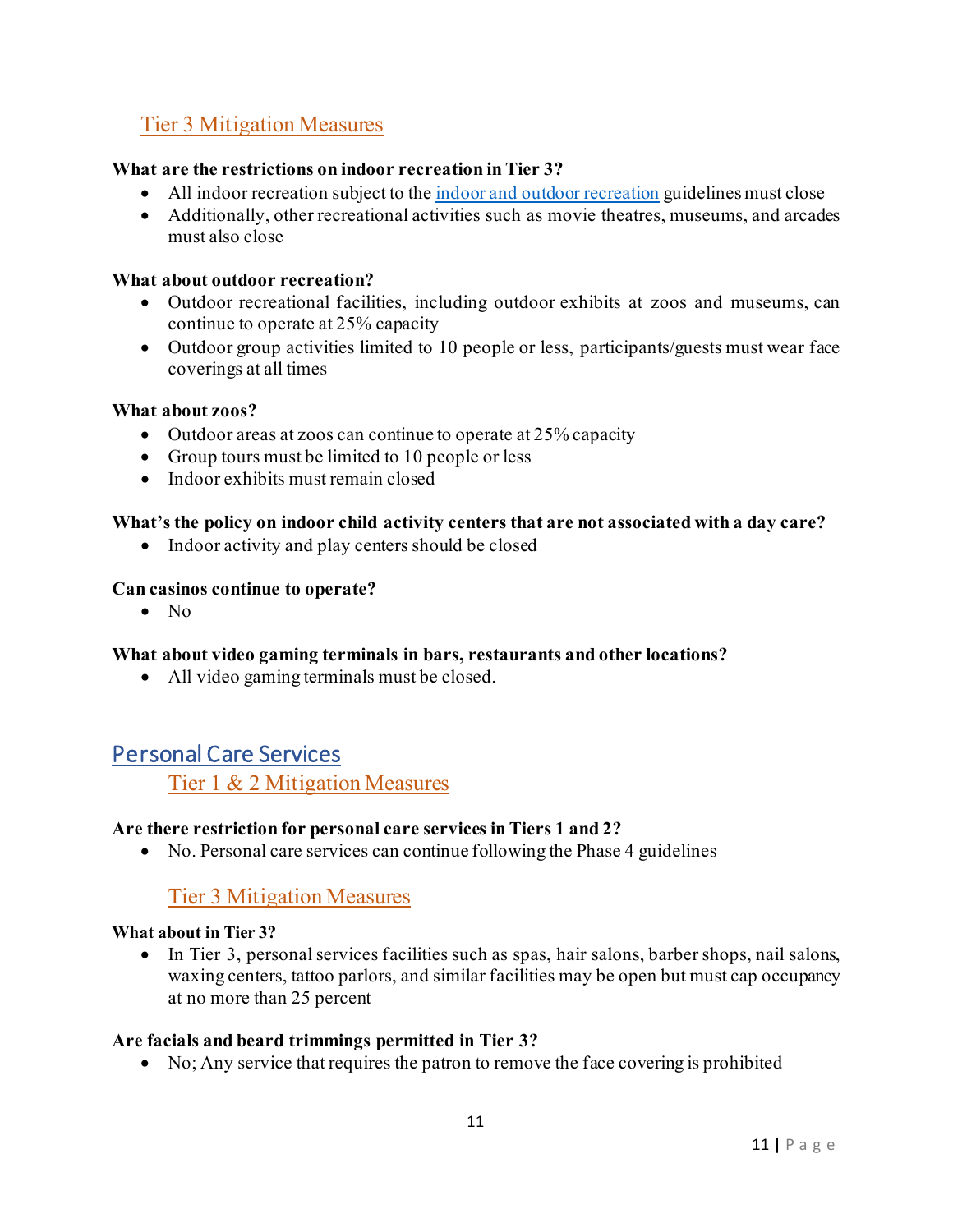### **Are massages and other body treatments permitted in Tier 3?**

- Massage therapy and other body treatment appointments must be spaced by a minimum of 15 minutes and facilities should take steps to sanitize and circulate clean air through service rooms before and after each service
- Spa body services such as body scrubs, body wraps and other body treatments should not be provided
- The mitigation measures for Tier 3 are not intended to apply to licensed health care providers, such as physical therapists, who incorporate massage within the scope of their practice, only to massage therapists in a spa, salon, or similar personal care setting
- Treatment that is "deemed necessary" by a licensed medical care professional providing treatment within the scope of their profession includes physicians, dentists, chiropractors, and advanced practice nurses or physicians' assistants who serve as primary care providers
- Written or verbal medical authorization following a medical appointment or consultation, or prior history with massage therapy treatment, is considered appropriate to meet the Tier 3 mitigation measure requiring a determination by a medical provider

### **Are nails services permissible in Tier 3?**

• Yes, with face coverings worn at all times

### **Is pet grooming permissible in Tier 3?**

• Yes, at 25% capacity

# <span id="page-11-0"></span>Places of Worship and Funerals

## **Do the regional mitigation measures apply to churches and other places of worship?**

- Religious organizations and houses of worship are strongly encouraged to consult and follow the recommended practices and guidelines from the [Illinois Department of Public](https://www.dph.illinois.gov/sites/default/files/IDPH%20COVID-19_Places_of_Worship_Guidance_11.17.20.pdf)  [Health.](https://www.dph.illinois.gov/sites/default/files/IDPH%20COVID-19_Places_of_Worship_Guidance_11.17.20.pdf)
- As set forth in the IDPH guidelines, the safest practices for religious organizations at this time are to provide services online, in a drive-in format, or outdoors (and consistent with social distancing requirements and guidance regarding wearing face coverings), and to limit indoor services to 10 people.
- Religious organizations are strongly encouraged to take steps to ensure social distancing, the use of face coverings, and implementation of other public health measures
- Places of worship should not hold events or meeting outside of the regular worship services

#### **Are there restrictions on funerals?**

• Funerals are limited to 10 family members of the decedents, not including staff, see IDPH [guidance](https://www.dph.illinois.gov/covid19/community-guidance/funeral-homes)

# <span id="page-11-1"></span>Day Cares and Day Camps

## **Are daycares permissible?**

• Daycares licensed by DCFS should continue to follo[w those guidelines](https://www2.illinois.gov/dcfs/brighterfutures/healthy/Documents/Day_Care_Guidance.pdf)